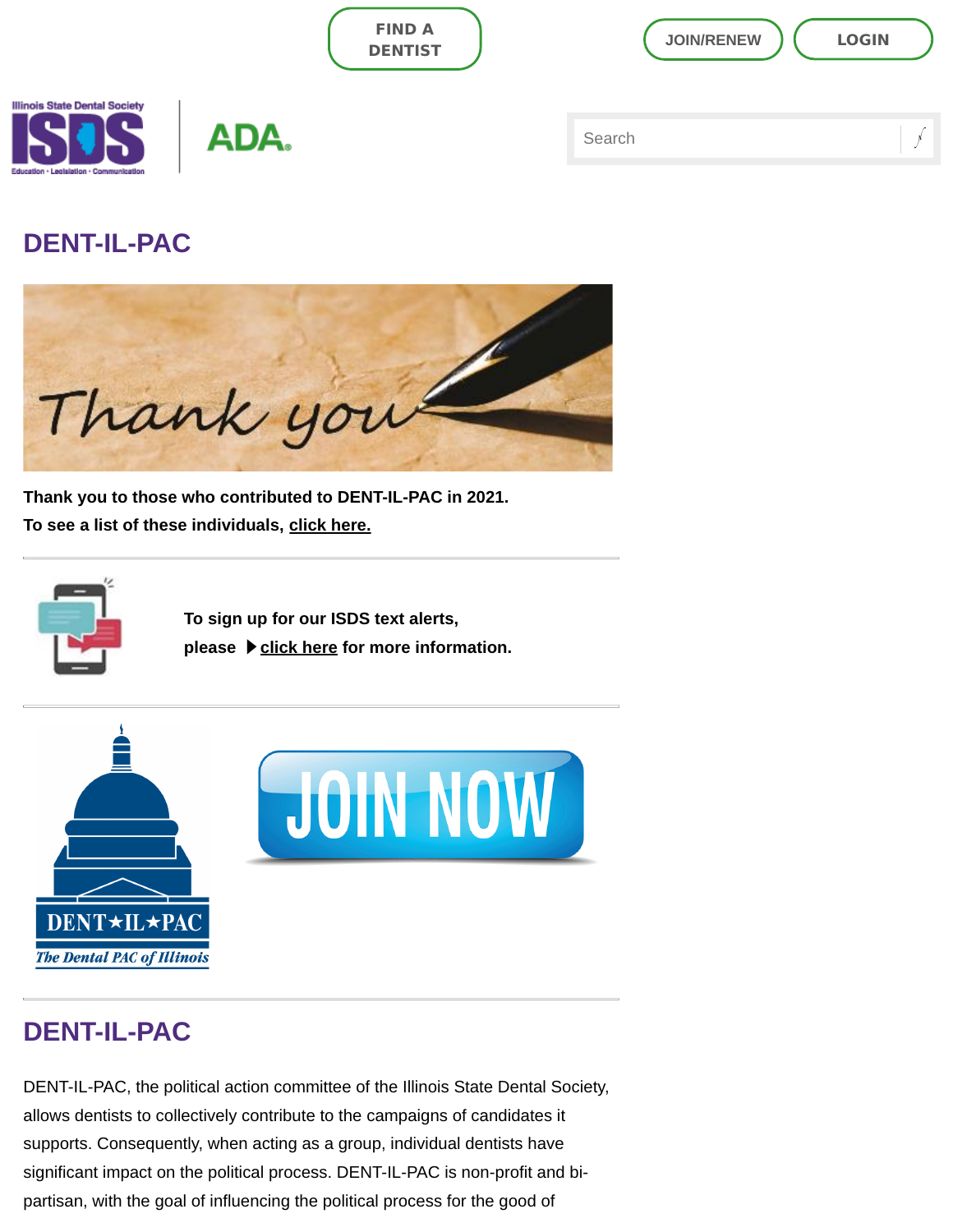dentistry and patients. A Board of Directors oversees DENT-IL-PAC's activities.

State and federal governments are a constant, sometimes intrusive presence in the dental office. With issues such as unsupervised practice by hygienists, patient protection, amalgam waste disposal, HIPAA regulations, and excessive state and federal regulations, we need lawmakers in the Illinois General Assembly and U.S. Congress who understand dentistry and oral health care. DENT-IL-PAC and ADPAC (the American Dental Association's political action committee) are dentistry's best hope of electing these individuals.

In addition to making political contributions, DENT-IL-PAC maintains a statewide contact dentist system so that every politician in the state has a personal friend in dentistry. DENT-IL-PAC hosts legislative receptions and legislative contact days, furthering the relationship between legislators and dentists.

There are now four levels to DENT-IL-PAC's membership; DENT-IL-PAC (\$125 level), Governor's Club (\$250 level), President's Club (\$500 level) and Ambassador's Club (\$1,000). By pooling together the funds of DENT-IL-PAC our non-partisan lobbying efforts have had a significant impact on the Illinois Legislature, the Illinois Department of Financial and Professional Regulation and the State Board of Dentistry. These lobbying efforts ensure that the interests of the practicing dentists and future dentists are addressed.

The best way to keep the profession of dentistry strong and effective is to speak with one voice. Being an active member in the Illinois State Dental Society's political action committee, DENT-IL-PAC, Governor's Club or President's Club, will help the ISDS achieve this goal.



Stay Connected